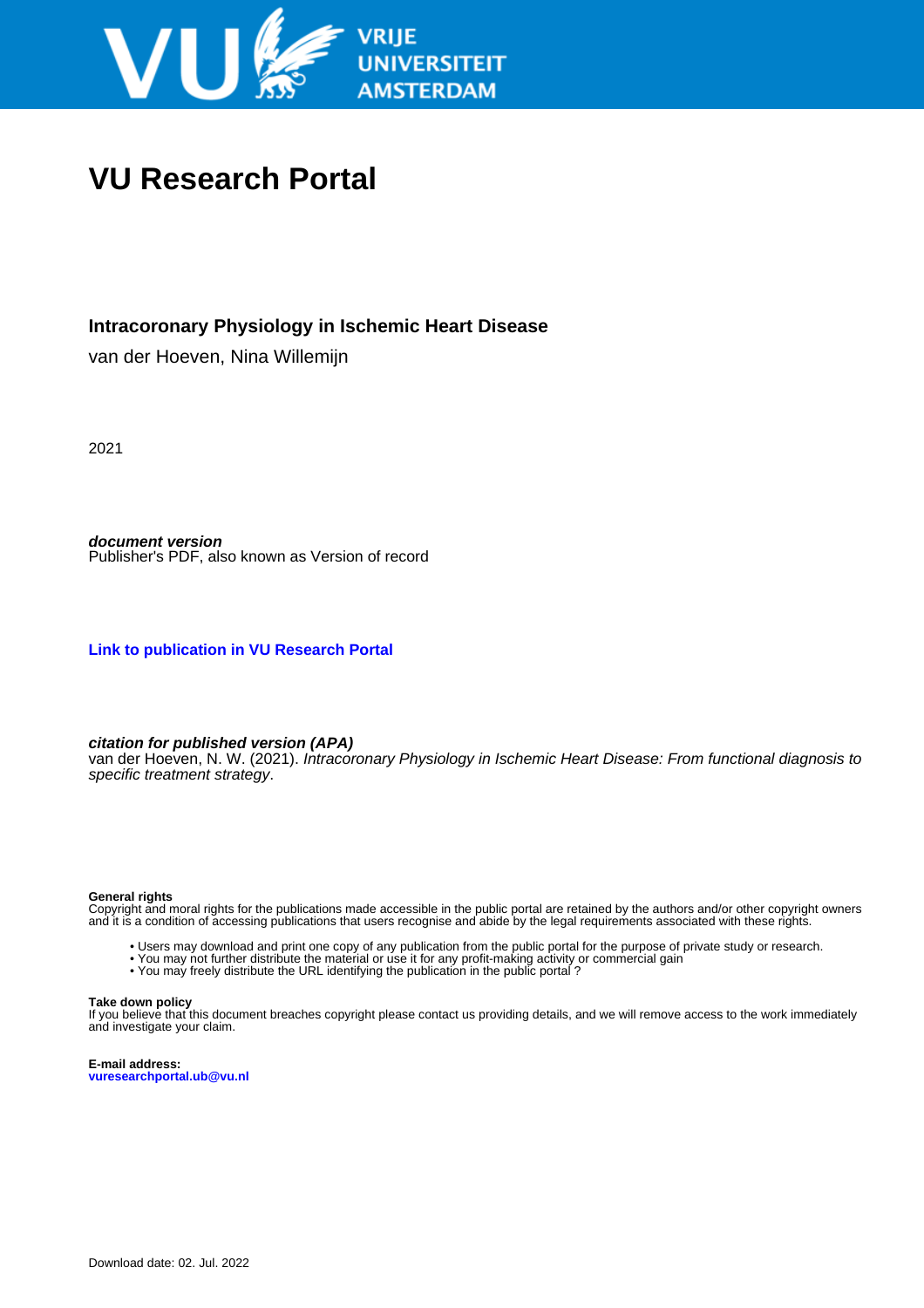## VRIJE UNIVERSITEIT

# **Intracoronary Physiology in Ischemic Heart Disease**

## **From functional diagnosis to specific treatment strategy**

### ACADEMISCH PROEFSCHRIFT

ter verkrijging van de graad Doctor aan de Vrije Universiteit Amsterdam, op gezag van de rector magnificus prof.dr. V. Subramaniam, in het openbaar te verdedigen ten overstaan van de promotiecommissie van de Faculteit der Geneeskunde op donderdag 4 maart 2021 om 13.45 in de aula van de Universiteit, de Boelelaan 1105

door

# **Nina Willemijn van der Hoeven**

geboren te Amsterdam